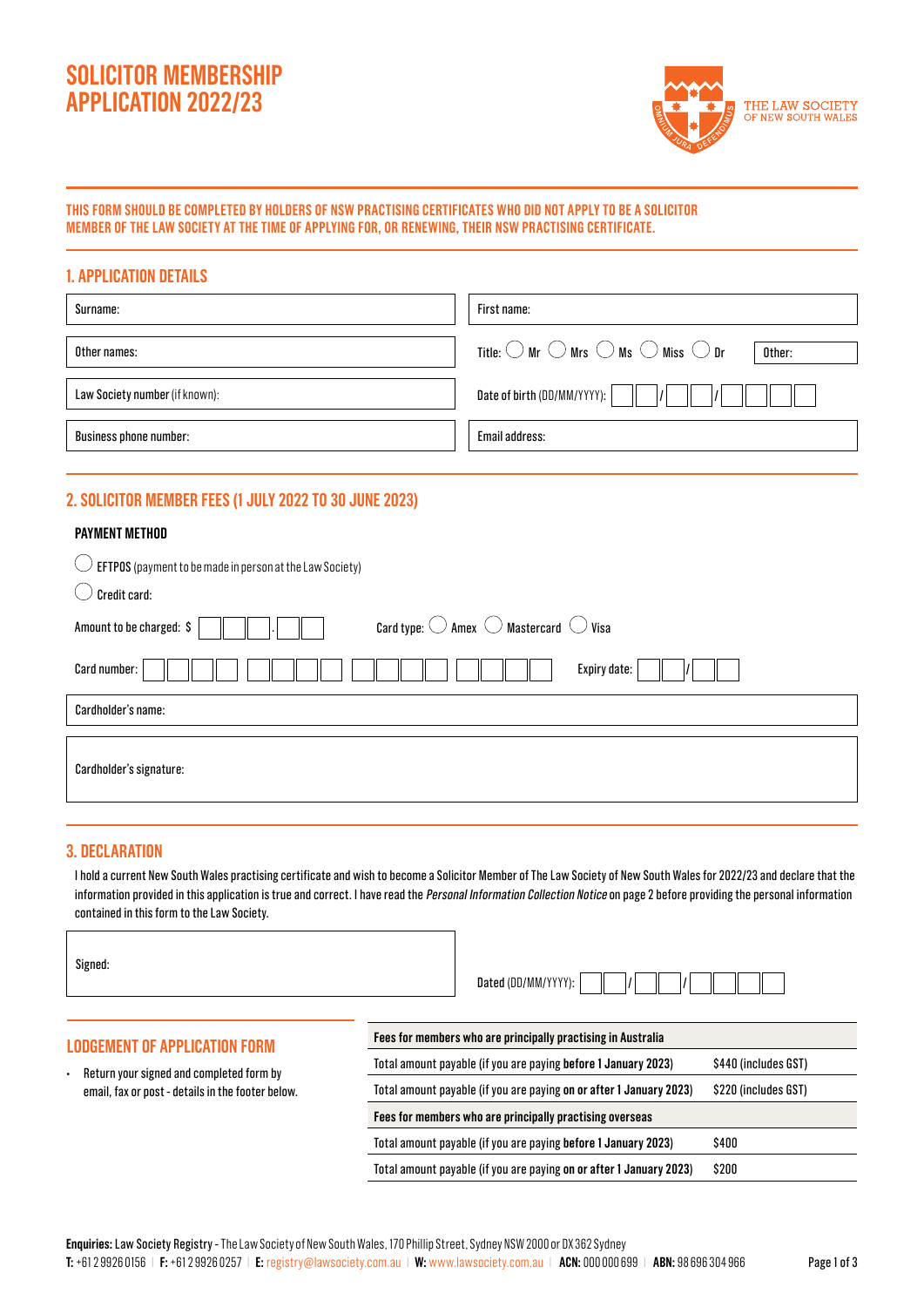# **PERSONAL INFORMATION COLLECTION NOTICE**

By completing this form you are providing personal information to The Law Society of New South Wales (we, us, or our).

By lodging this application, you confirm that you have read the Personal Information Collection Notice and that you consent to The Law Society of New South Wales' collection, use and disclosure of information in accordance with that Notice. If you have any questions regarding the Personal Information Collection Notice please contact our Privacy Officer using the contact details below, prior to lodging this application.

#### **Who do we collect the personal information from?**

We generally collect your personal information directly from you. However, in some cases, we may receive your personal information from a third party (for instance if we receive a complaint) and when it is relevant to our statutory responsibilities (for instance other regulators who have dealt with you).

## **What are the purposes for which we collect and hold personal information?**

We collect and hold your personal information to:

- fulfil our functions under, facilitate compliance with, and carry out our responsibilities in connection with, the Legal Profession Act 2004 (NSW), the legal profession legislation (as defined in the Legal Profession Uniform Law Application Act 2014), the Corporations Act 2001 (Cth), the Professional Standards Act 1994 (NSW) and associated regulations (which require and authorise us to collect certain information) including to maintain regulatory and corporate records;
- fulfil our role as a professional association including:
	- maintaining membership records
- communicating with you to offer products, services and events and when you obtain a product or service or come to an event
	- to conduct research and provide public representation; and
- provide information to third parties as authorised or required by law.

#### **What if we didn't collect this personal information?**

Without your personal information we may not be able to process your application or request, perform our statutory functions or provide you with some or all of the services of the Law Society as a professional association.

## **Who are the types of bodies and persons to whom we usually disclose your personal information?**

Your personal information may be provided to:

- entities distributing information relevant to you as a legal practitioner or member of the Law Society;
- Lawcover and other professional indemnity insurers and practising certificate funders;
- our professional advisors and contractors (strictly on the basis that the information is to be used only for providing services to the Law Society and must not be disclosed);
- Australian regulators and government entities (such as the Office of the Legal Services Commissioner) and overseas regulators; and
- organisations that represent the legal profession such as the Law Council of Australia and Regional Law Societies.

#### **Disclosure overseas**

If you practise in a foreign country (or apply to do so) we may send your personal information overseas in response to an inquiry from the relevant authority in that place.

We use the services of certain third party service providers which may have offices or other operations outside of Australia. As a result, your personal information may be disclosed to overseas recipients. All service providers that have access to personal information held by us are required to keep the information confidential and not to make use of it for any purpose other than to provide services in accordance with their engagement.

#### **You can access and correct your personal information**

Our privacy policy contains information about how you may access your personal information and seek correction of such information; as well as how to complain about a breach of the Australian Privacy Principles and how we will deal with such a complaint. Our privacy policy is accessible via lawsociety.com. au/privacy-policy

#### **How to contact us for privacy related issues**

#### **PRIVACY OFFICER**

Corporate Legal Services The Law Society of New South Wales 170 Phillip Street, SYDNEY NSW 2000

Telephone: (02) 9926 0333 Fax: (02) 9231 5809 Email: corplegal@lawsociety.com.au

**PLEASE DO NOT RETURN THIS FORM TO THE PRIVACY OFFICER**  See page 1 for lodgement details.